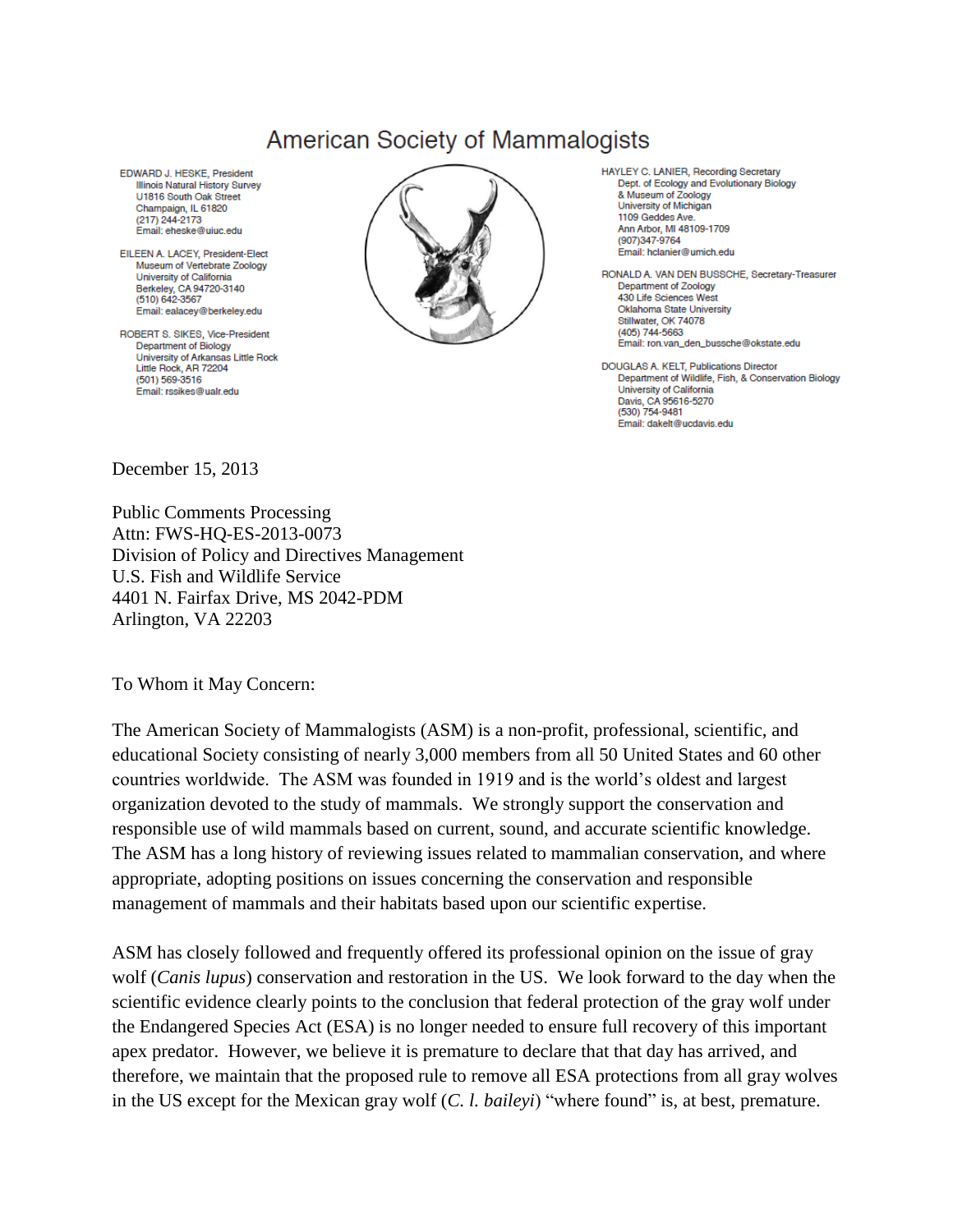Below we briefly describe the concerns we have about this proposal. We understand that the peer review process that was aborted earlier this fall will be restarted soon; in view of this, we request that, at a minimum, you postpone this decision until the views of all experts on gray wolf biology have been fully aired.

**1) The recently delisted Northern Rocky Mountain (NRM) Distinct Population Segment (DPS) of the gray wolf has not had time to recover fully**. In the first year or so after the removal of ESA protections, this DPS has been subjected to a level of human-caused mortality that is unprecedented in the history of the ESA. All told, "34% of the absolute minimum NRM DPS estimated wolf population was removed due to human-causes [sic]" in 2012 (USFWS 2013). If this level of mortality continues or even increases, particularly as states consider increasing quotas and season lengths, recent simulation modeling casts serious doubt on the long-term viability of the population (Creel and Rotella 2011). Establishment of breeding populations outside of the NRM DPS with connectivity to the latter—which has begun to happen in Washington and Oregon—would help ameliorate that effect. There is sufficient wolf habitat and prey in the northern Rockies outside of the currently occupied NRM recovery area, primarily in Colorado and Utah, that could support a wolf population equal to that in the NRM (Carroll et al. 2006).

The Service has repeatedly made the claim, again most recently in the March 2013 Service Review of the 2012 wolf population in the NRM DPS (Jimenez *in* USFWS 2013), that this DPS has surpassed its original recovery goal of *100 wolves in each of the 3 recovery areas for 3 consecutive years* continuously since 2002. The Service's own data show this not to be the case (USFWS 2013; Fig. 6a); in fact, the annual wolf censuses in the NW Montana recovery area were <100 in 2003 and 2004 and increased to >100 in 2005. This means that the first year in which the original criteria were met was 2007. However, the original recovery goal was increased to 150 wolves in each of the 3 recovery areas in Secretary Salazar's delisting rule published in 2009 (April 2009 Federal Register notice *in* USFWS 2013). The first year that the NW Montana recovery area would have achieved a census of 150 wolves for 3 consecutive years would have been 2008 (USFWS 2013; Fig. 6a). Thus, even by the very conservative recovery goals that were adopted, this population has been technically recovered in the 3 core recovery areas in the NRM DPS only for the past 5 years. In fact, those original recovery goals were developed by an arbitrary process and were not the result of any scientific study or data (Bergstrom et al. 2009).

The core recovery area of the NRM DPS currently occupied by wolves represents only 26% of the actual land area of the DPS and only 6% of the historic range of the non-Mexican gray wolf populations of the US states west of the 97th parallel (excluding Arizona and New Mexico; Bergstrom et al. 2009). Removing ESA protections from this vast area of suitable habitat and thus potentially occupied wolf range would probably prevent the re-establishment of the gray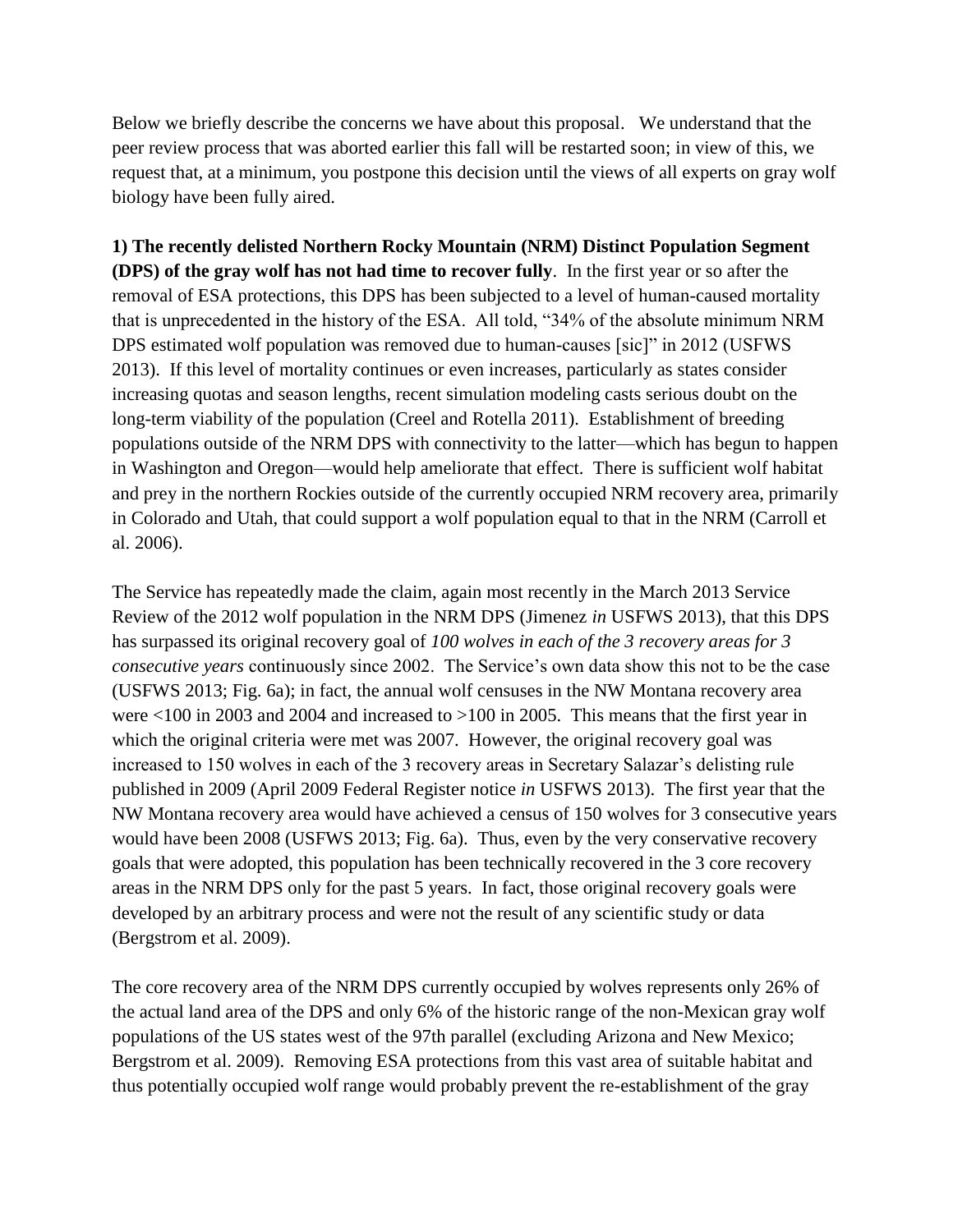wolf in significant areas across the mountainous West, thus ensuring that the species remains extirpated from "a significant portion of its range" (SPR), an outcome contrary to the spirit and letter of the ESA. Extending the ecosystem recovery that has been documented to result from restoring this apex predator (e.g., Ripple and Beschta 2003) is reason enough to continue federal protection in areas of suitable habitat not currently occupied, because Congress intended for ecological value and geographic extent—aside from the question of extinction risk for the species as a whole—to be considered before a delisting decision is made (Carroll et al. 2009).

The attempt within this delisting proposal to re-define SPR as, essentially, the current range of the gray wolf, ignores the Service's own precedents when determining to list the species under the ESA and in undertaking its restoration to the NRM, which was not part of the "current range" of the gray wolf prior to re-introduction. Additional areas of the former range of the gray wolf, comparable in extent to the portion of the NRM currently occupied, include habitat that is already suitable or could be suitable with proper management and regulation. Knowing that the excessive human-caused mortality currently imposed upon recovering wolf populations outside of parks and tribal areas in the NRM is the leading threat to wolves re-claiming these remaining areas of suitable habitat, delisting in areas surrounding the NRM would effectively prevent natural recolonization of significant portions of the historic range of the gray wolf.

We reject the assertion in this proposed rule that "...areas considered 'unsuitable'... are not occupied by wolves due to human and livestock presence and the associated lack of tolerance of wolves..." USFWS offers no data to substantiate the claim that all areas currently unoccupied by wolves are unsuitable because of high intolerance by the human population in those areas. In fact, one recent study concludes that some of these areas have higher tolerance for wolves than areas of the coterminous U.S. currently occupied by wolves (Treves and Martin 2011). The "intolerance" assumption also ignores studies finding widespread public support for reintroduction in unoccupied range in the southern Rockies (Bruskotter et al. 2007).

The ESA mandates that USFWS evaluate suitability of habitat based on best current published science (e.g., Carroll et al. 2006), not mere assumptions that are too easily influenced by political expediency. USFWS undeniably mitigated substantial threats from intolerant sectors of the public in the NRM region throughout the managed re-establishment of wolves to the Greater Yellowstone Ecosystem from 1995 to 2012. Indeed these threats were an integral part of the planning process beginning in 1987, which resulted in the designation of NRM wolves as a nonessential, experimental population under the ESA, allowing lethal control to mitigate livestock losses. To claim now that such threat mitigation is not possible in other areas of suitable habitat that wolves might colonize if they remained under closely managed federal protection (and otherwise would be very unlikely to colonize, given the extremely high mortality rates now being experienced without protection) is to deny the success of the agency's own 17-year program of wolf restoration in the NRM.

## **2) The taxonomic status of gray wolves in Eastern North America is far from settled.** In

fact, the USFWS seems to have drawn a taxonomic conclusion with crucial conservation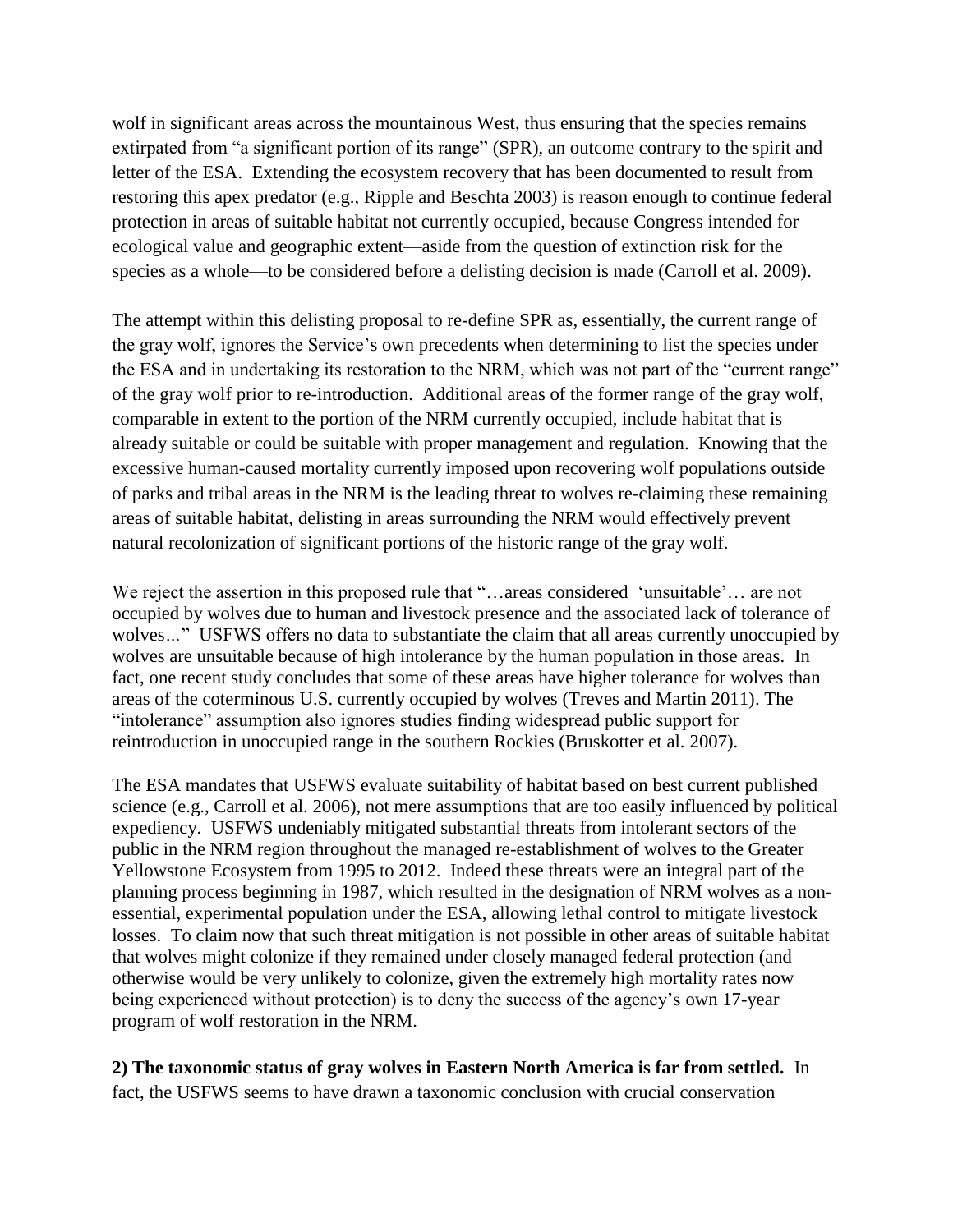implications based on a study published in its own journal and one other recent paper, which are not representative of the majority view among wolf taxonomists (von Holdt *et al.* 2011; R.M. Kays, pers. commun.). A recent case should serve as a cautionary tale: in a previous delisting proposal on which we commented—Preble's Meadow Jumping Mouse (*Zapus hudsonius preblei*) in 2006—the Service similarly based its decision on a single study, which later was refuted by studies conducted by U.S. Geological Survey scientists and others, and by a special peer-review panel convened to arbitrate the controversy (King et al. 2006; Vignieri et al. 2006). This resulted in the USFWS reversing its decision and re-listing the Colorado DPS of the subspecies. In the case of eastern wolves, the Service should wait until the science is settled.

In any case, the apparent lack of any U.S. wolf population east of the Great Lakes should warrant ESA protection for any wild wolf that may colonize suitable habitat in that region, regardless of whether it belongs to *Canis lupus* or *C. lycaon.* The USFWS should not be obsessed with "taxonomic purity" of the endangered species in need of protection, especially in the case of this top predator, given that an explicit underlying principle of the ESA is conservation of native ecosystems. The ecosystems of the northeastern U.S. are distinctly different from those of the Western Great Lakes region or the NRM, but their conservation can be aided, as has been the case in the NRM (see Ripple and Beschta 2003), by allowing the restoration of the top predator, regardless of its precise genetic lineage. Doing so may even have long-term human health benefits (see Levi and Wilmers 2012). Especially when there is doubt about the genetic and taxonomic identity of a long-extirpated top predator (and one with a considerable history of hybridization; von Holdt et al. 2011), the geographic area and its otherwise intact native ecosystems should be the primary focal point for endangered species conservation rather than a particular genetic lineage of the species in question. USFWS has proven in the past that it understands this concept, given that it restored wolves to the Greater Yellowstone Ecosystem from stocks in Canada, and it interbred western cougars (*Puma concolor* ) with the disjunct population of endangered Florida panthers (*P. c. coryi*) to repair the effects of inbreeding in the latter population. In both cases, USFWS made the right decision to restore and conserve a top predator to a unique ecoregion, without an excessive concern for genetic purity of the stock.

**3) We agree with the Service's proposal to recognize the Mexican gray wolf (***C. lupus baileyi***) as a distinct subspecies and to list it as endangered**. However, given that this taxon is one of the most endangered mammals in North America and its recovery has stalled, it is remiss for the Service not to designate a specific geographic area for its future recovery. The Mexican wolf recovery plan, which has endured lengthy delays and numerous setbacks in implementation, has identified areas well to the north of the current distribution as *essential to the recovery of this critically endangered species*. We do not feel that designating the species as protected "where found" is strong enough protection to overcome the many obstacles to recovery that this struggling species has faced in the region. Because we also support decoupling the Mexican wolf status designation and recovery planning from the rest of the proposed rule, we refer you to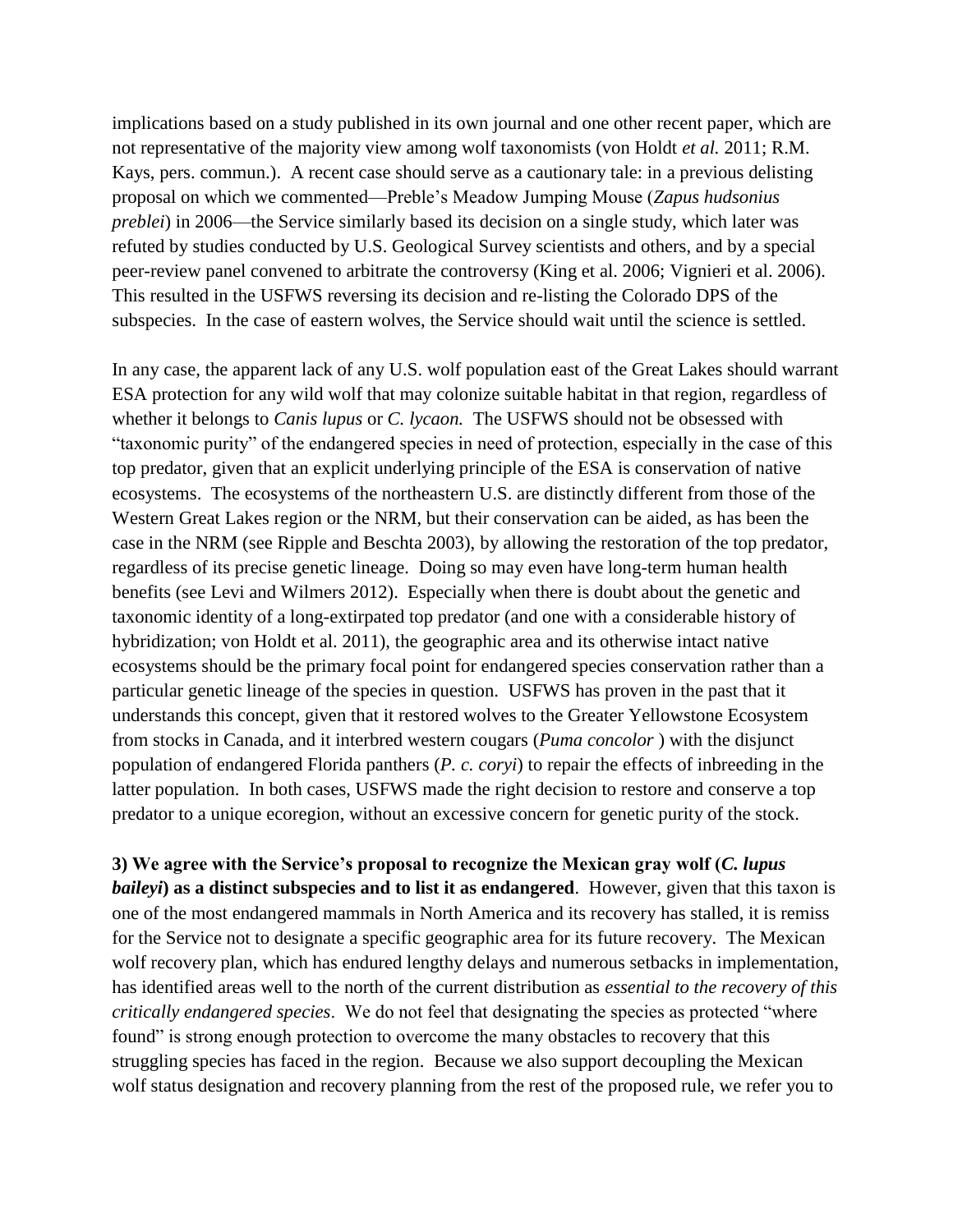a more in-depth comment on this part of the proposed rule, written jointly with the Society for Conservation Biology, separately submitted as a formal public comment on this rule.

The preceding was a brief synopsis of the concerns ASM has about the proposed delisting. We would be happy to discuss these issues with you at greater length and to make available our expertise on gray wolf conservation at any time. Thank you for your consideration.

Respectfully yours,

Edward J Heshe

Edward J. Heske, Ph.D. President, American Society of Mammalogists

B.g. Bergstron

Bradley J. Bergstrom, Ph.D. Chair, ASM Conservation Committee

## **References**

- Bergstrom, B.J., S. Vignieri, S.R. Sheffield, W. Sechrest, and A.A. Carlson. 2009. The Northern Rocky Mountain gray wolf is not yet recovered. BioScience 59:991-999.
- Bruskotter J.T., R.H. Schmidt, and T.L. Teel. 2007. Are attitudes toward wolves changing? A case study in Utah. Biological Conservation 139: 211-218.
- Carroll, C., M.K. Phillips, C.A. Lopez-Gonzales, and N.H. Schumaker. 2006. Defining recovery goals and strategies for endangered species: The wolf as a case study. BioScience 56: 25–37.
- Carroll, C., J.A. Vucetich, M.P. Nelson, D.J. Rohlf, and M.K. Phillips. 2009. Geography and recovery under the U.S. Endangered Species Act. Conservation Biology 24:395-403.
- Creel, S., and J.J. Rotella. 2010. Meta-analysis of relationships between human offtake, total mortality and population dynamics of gray wolves (*Canis lupus*). PLoS ONE 5: e12918.